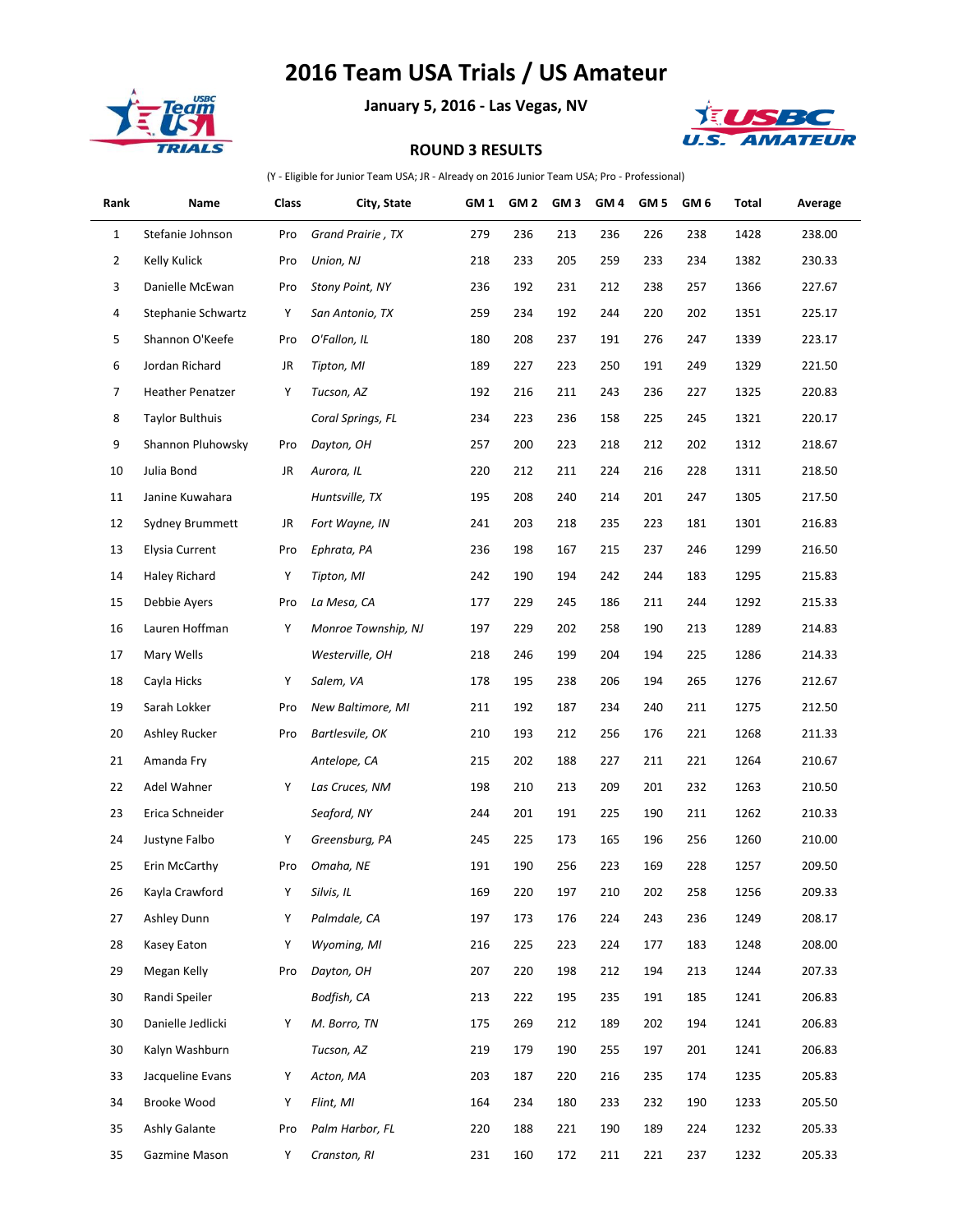| 37 | Katherine Sutphin      | Pro | Maitland, FL            | 172 | 217 | 204 | 181 | 211 | 246 | 1231 | 205.17 |
|----|------------------------|-----|-------------------------|-----|-----|-----|-----|-----|-----|------|--------|
| 38 | Danyn Terry            | Υ   | Coarsegold, CA          | 239 | 184 | 178 | 200 | 211 | 216 | 1228 | 204.67 |
| 39 | Bryanna Cote           | Pro | Red Rock, AZ            | 195 | 237 | 190 | 201 | 221 | 180 | 1224 | 204.00 |
| 40 | Sara Schulz            | Υ   | Novi, MI                | 184 | 208 | 181 | 223 | 194 | 229 | 1219 | 203.17 |
| 41 | Amanda Greene          | Pro | Romney, WV              | 181 | 194 | 179 | 190 | 226 | 246 | 1216 | 202.67 |
| 42 | Marina Stever          | Υ   | Mesa, AZ                | 186 | 213 | 184 | 217 | 193 | 221 | 1214 | 202.33 |
| 43 | Katie Stark            | Υ   | Clermont, FL            | 214 | 170 | 207 | 190 | 190 | 241 | 1212 | 202.00 |
| 44 | Amanda Van Duyn        | Υ   | Whitewater, WI          | 257 | 197 | 152 | 202 | 195 | 208 | 1211 | 201.83 |
| 45 | Megan Hedgespeth       | Υ   | Campbellsville, KY      | 232 | 180 | 194 | 180 | 224 | 197 | 1207 | 201.17 |
| 46 | Tara Quinlan           | Υ   | Streamwood, IL          | 200 | 169 | 195 | 264 | 174 | 200 | 1202 | 200.33 |
| 47 | Katelyn Simpson        | Υ   | Emmett, ID              | 188 | 141 | 215 | 213 | 212 | 231 | 1200 | 200.00 |
| 48 | Heather Erdei          | Υ   | Omaha, NE               | 189 | 221 | 178 | 204 | 233 | 172 | 1197 | 199.50 |
| 49 | Anna Groce             |     | Kernersville, NC        | 191 | 185 | 202 | 202 | 203 | 213 | 1196 | 199.33 |
| 50 | Kristin Shinn          |     | West Columbia, SC       | 235 | 211 | 173 | 176 | 214 | 186 | 1195 | 199.17 |
| 51 | <b>Crystal Elliott</b> | Υ   | Melbourne, FL           | 193 | 222 | 194 | 206 | 163 | 212 | 1190 | 198.33 |
| 52 | <b>Emily Notebaert</b> | Υ   | Rochester, NY           | 193 | 201 | 205 | 185 | 237 | 165 | 1186 | 197.67 |
| 53 | Jacqueline Rhoda       | Υ   | Portage, IN             | 196 | 164 | 205 | 187 | 212 | 215 | 1179 | 196.50 |
| 54 | Madysen Keller         | Υ   | Matthews, NC            | 198 | 148 | 224 | 187 | 205 | 216 | 1178 | 196.33 |
| 55 | Kayla Bandy            | Pro | Salisbury, MD           | 200 | 200 | 205 | 204 | 198 | 168 | 1175 | 195.83 |
| 55 | <b>Haley Cummings</b>  | Υ   | Huber Heights, OH       | 185 | 176 | 158 | 179 | 264 | 213 | 1175 | 195.83 |
| 57 | Natalie Koprowitz      | Υ   | Giard, IL               | 228 | 205 | 193 | 188 | 161 | 199 | 1174 | 195.67 |
| 58 | Catherine Maher        |     | Ottumwa, IA             | 221 | 178 | 172 | 160 | 230 | 209 | 1170 | 195.00 |
| 59 | Christina Kimmer       | Υ   | Monticello, MN          | 213 | 174 | 196 | 189 | 173 | 223 | 1168 | 194.67 |
| 60 | Josie Earnest          | Pro | Nashville, TN           | 174 | 196 | 171 | 201 | 225 | 200 | 1167 | 194.50 |
| 61 | Ashley Channell        | Υ   | Morris Chapel, TN       | 195 | 198 | 168 | 168 | 215 | 222 | 1166 | 194.33 |
| 62 | Robyn Renslow          |     | Brentwood, CA           | 224 | 156 | 204 | 181 | 194 | 205 | 1164 | 194.00 |
| 63 | Sarah Wille            | Υ   | Hoffman Estates, IL     | 144 | 174 | 207 | 232 | 193 | 209 | 1159 | 193.17 |
| 64 | Kelly Belzeski         | Υ   | Schererville, IN        | 192 | 239 | 175 | 201 | 160 | 190 | 1157 | 192.83 |
| 65 | Leela Yahya            |     | Wichita, KS             | 173 | 193 | 173 | 177 | 236 | 203 | 1155 | 192.50 |
| 66 | <b>Holly Harris</b>    | Pro | Wichita, KS             | 193 | 190 | 218 | 168 | 179 | 202 | 1150 | 191.67 |
| 67 | Wendy Shelton          |     | Albuquerque, NM         | 176 | 199 | 189 | 181 | 180 | 221 | 1146 | 191.00 |
| 68 | Sierra Kanemoto        | JR  | Dayton, OH              | 184 | 159 | 188 | 222 | 162 | 229 | 1144 | 190.67 |
| 69 | Emma Elfrink           | Υ   | Palm Harbor, FL         | 201 | 212 | 147 | 204 | 185 | 193 | 1142 | 190.33 |
| 70 | Kalynn Carl            |     | Albany, NY              | 171 | 174 | 171 | 176 | 248 | 201 | 1141 | 190.17 |
| 71 | Justice Davis          | Υ   | Bowie, MD               | 170 | 201 | 205 | 187 | 204 | 170 | 1137 | 189.50 |
| 71 | <b>Trista Flowers</b>  |     | Rosemont, IL            | 223 | 167 | 159 | 211 | 189 | 188 | 1137 | 189.50 |
| 73 | Lauren Pate            | Υ   | Inver Grove Heights, MN | 171 | 214 | 197 | 176 | 188 | 190 | 1136 | 189.33 |
| 74 | Danielle August        | Υ   | Mililani, HI            | 165 | 205 | 171 | 178 | 169 | 245 | 1133 | 188.83 |
| 75 | Jordan Newham          | Υ   | Aurora, IL              | 204 | 186 | 204 | 175 | 177 | 186 | 1132 | 188.67 |
| 76 | Laura Branch           | Υ   | Victor, NY              | 175 | 181 | 212 | 189 | 180 | 187 | 1124 | 187.33 |